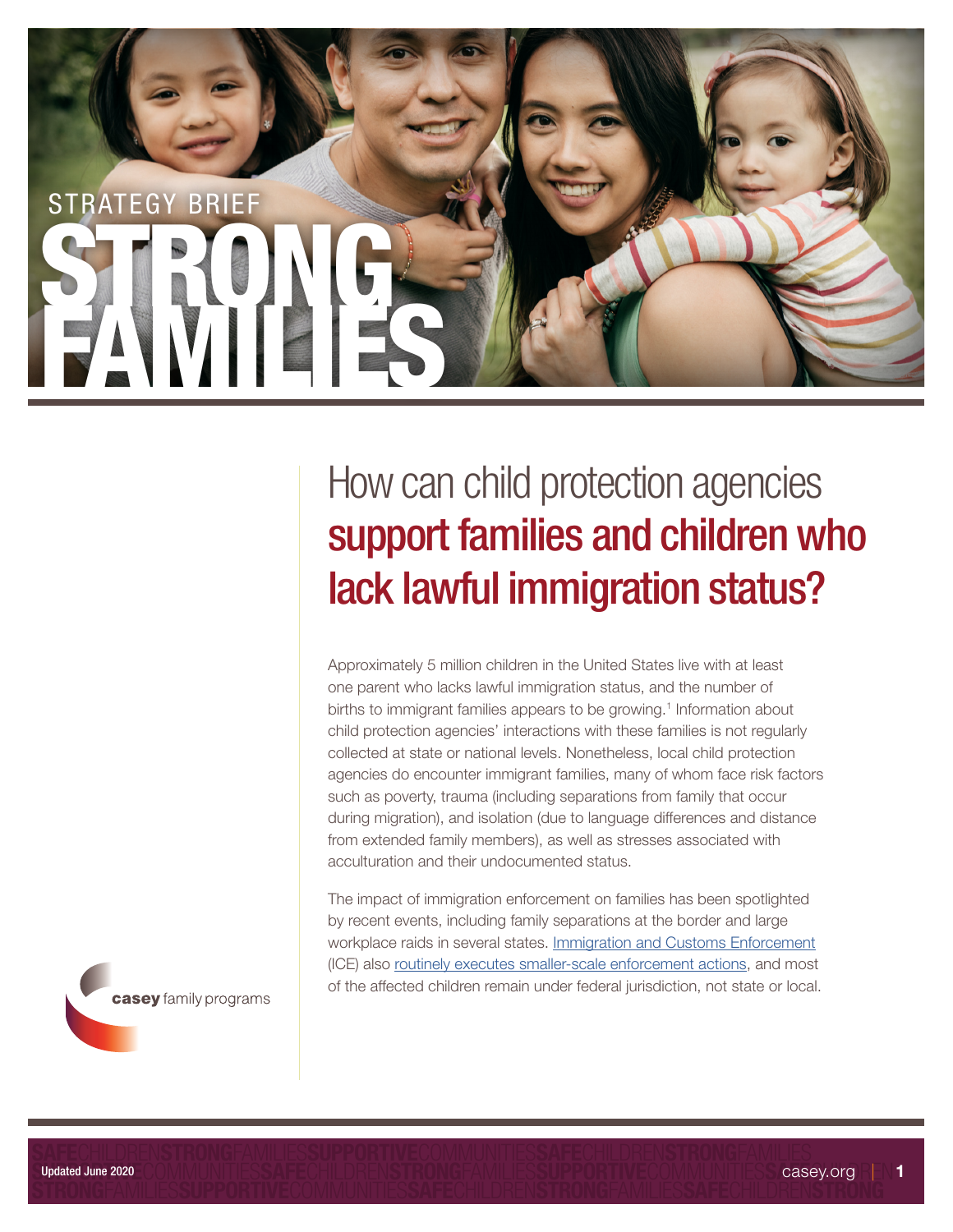Some of the more common circumstances in which child protection agencies may encounter children and families whose immigration status is at issue include:

- Detention or deportation of parents involved in an active child protection case, such that their ability to participate in dependency hearings and/or make progress toward reunification becomes compromised.
- Discovery by a child protection agency that a child they have taken into custody lacks legal status.
- Outreach from ICE to a local child protection agency when taking parents of a U.S. citizen child into custody during enforcement activity, if no other arrangements can be made. (Under no circumstances can ICE take a U.S. citizen child into custody.)

This strategy brief presents some federal context, common challenges child protection agencies face when serving undocumented and mixed status families, and recommendations to address them. For additional information, see: *[What do child welfare leaders need](https://www.casey.org/immigration-resources/)  [to know about supporting families when caregivers are](https://www.casey.org/immigration-resources/)  [facing immigration-enforced detention or deportation?](https://www.casey.org/immigration-resources/)*

## Federal context

Child protection agencies are not required by federal law to report families' immigration status. This is important, as it likely allows more families to engage in child welfare services without the fear of immigration enforcement. However, it also inhibits data collection about this issue, which is essential to identify and determine the extent of problems and to measure the effectiveness of potential solutions. The situation is further complicated by a lack of coordination between immigration and child protection agencies at all levels of government. Clearer federal policy and guidance are needed to help jurisdictions respond effectively to the needs of these families. This should include:

- Unambiguous guidance regarding the trauma [of separating children](https://www.americanbar.org/groups/litigation/committees/childrens-rights/trauma-caused-by-separation-of-children-from-parents/) from their families. Federal policy should be driven first and foremost by the overwhelming evidence that family separation harms children. Such separation should be avoided except when there is an imminent threat to child safety.
- More consistent practice guidelines across agencies. Currently, treatment of families and children varies greatly depending on their immigration status, which agencies are involved, and even by local jurisdiction. The actions of all agencies that touch children and families — including ICE, [U.S. Customs and Border Protection](https://www.cbp.gov/) (CBP), and the [Office of Refugee Resettlement](https://www.acf.hhs.gov/orr) (ORR) — should be trauma-informed and guided by the principles of [family-centered practice](https://www.childwelfare.gov/topics/famcentered/) and the best interests of children. This must include consistently high licensing standards to protect the safety and well-being of all children and youth cared for in foster homes and residential care facilities. Decisions

It is important to think of planning to address immigration enforcement not just as a child protection response, but as a human services response. We want to avoid children being inadvertently shifted to child protection, which isn't the right response. We want children to be taken care of and safe  $-$  and to help make sure that they have someone to whom they can go, that there are family plans in place, and that the schools and other social services systems are well trained about what to do next.

#### - PRUDENCE BEIDLER-CARR, DIRECTOR, AMERICAN BAR ASSOCIATION CENTER ON CHILDREN AND THE LAW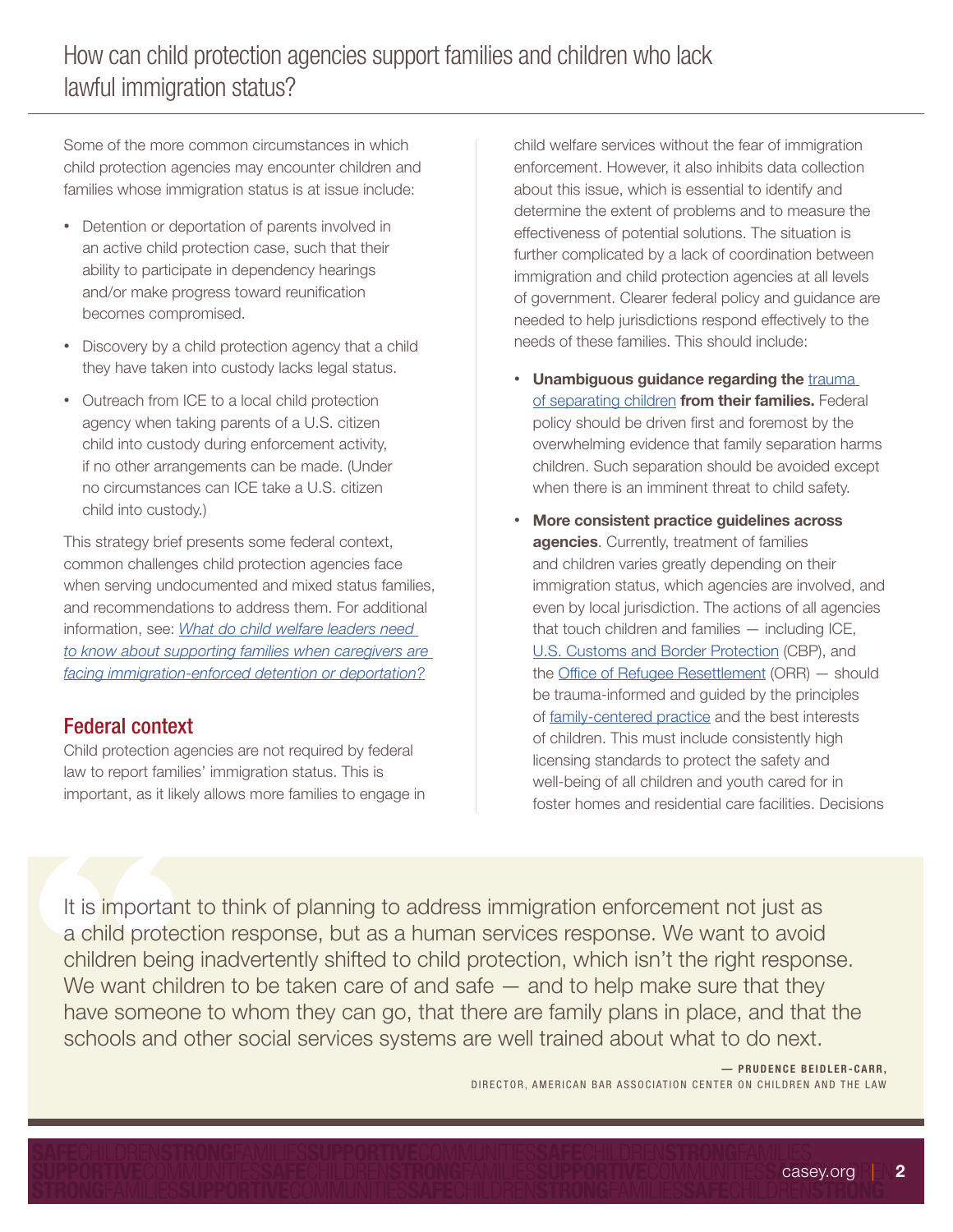about child well-being must be driven by social workers and clinicians, not left to the discretion of immigration officials.

• Immigration enforcement protocols that minimize trauma and harm to children. This begins at the federal level. A recent report by the [U.S. Department of Health and Human Services](https://oig.hhs.gov/newsroom/news-releases/2020/uac-reunification.asp)  [\(HHS\) Office of Inspector General](https://oig.hhs.gov/newsroom/news-releases/2020/uac-reunification.asp) found that "poor interagency communication and internal management decisions that failed to protect children's interests left HHS unprepared for the zero-tolerance policy" that was implemented in 2018, resulting in inappropriate detainment of children, difficulties identifying separated children, and delayed family reunifications. ICE policies that intersect with child protection including notifying child protection agencies prior to large-scale enforcement actions and facilitating detained caregivers' participation in child protection proceedings — should not be left to local discretion.

### Common challenges

Families in which one or more members lack lawful immigration status face a number of unique challenges that may complicate their child protection cases.<sup>2</sup>

In many instances, families may not be eligible for employment or needed services. Parents who lack lawful status are banned from accessing federal public programs that could help their

families, including Temporary Assistance for Needy Families (TANF), housing assistance, food stamps, and most Medicaid services. These services are particularly critical because undocumented parents may be ineligible for legal employment, and the jobs they can get often pay less than minimum wage. Once their children are removed, lack of status prevents many [parents from meeting case plan requirements,](https://www.raceforward.org/research/reports/shattered-families) such as obtaining verifiable employment or a driver's license.

Alternatively, parents may decline benefits, even when they are eligible. When determining whether a person can enter the United States or qualify for lawful permanent resident status, immigration officials consider whether that person is able to support him or herself (a "public charge test").<sup>3</sup> Due to recent uncertainty around federal immigration policy, many immigrants are reluctant to accept a broad range of public services, for fear that they may put their legal status or a citizenship application at risk. This can be a factor in families coming to the attention of child protection for poverty-related reasons, or parents declining to engage or participate in services required by their case plan, delaying or even preventing reunification.

Timely placements with relatives also can be challenging to secure. In many jurisdictions, legal status is not a requirement for relative placement. Nonetheless, research indicates that children in foster care who have undocumented family members are [less likely to be placed with relatives.](https://www.raceforward.org/research/reports/shattered-families) This may be due to agency biases against such placements, parental

If we can get children into alternative placements before they go into foster care, it does not matter to me whether the relatives have status or not. The question is whether the relative will be willing to participate and provide a loving home. A lot of people shy away because of immigration backlash. But as long as they have a safe home — if we can do a background check and walk-through — then we will consider them.

> - HON. CARLOS VILLALON, JR, ASSOCIATE JUDGE, CHILD PROTECTION COURT, RIO GRANDE VALLEY WEST, HIDALGO COUNTY, TEXAS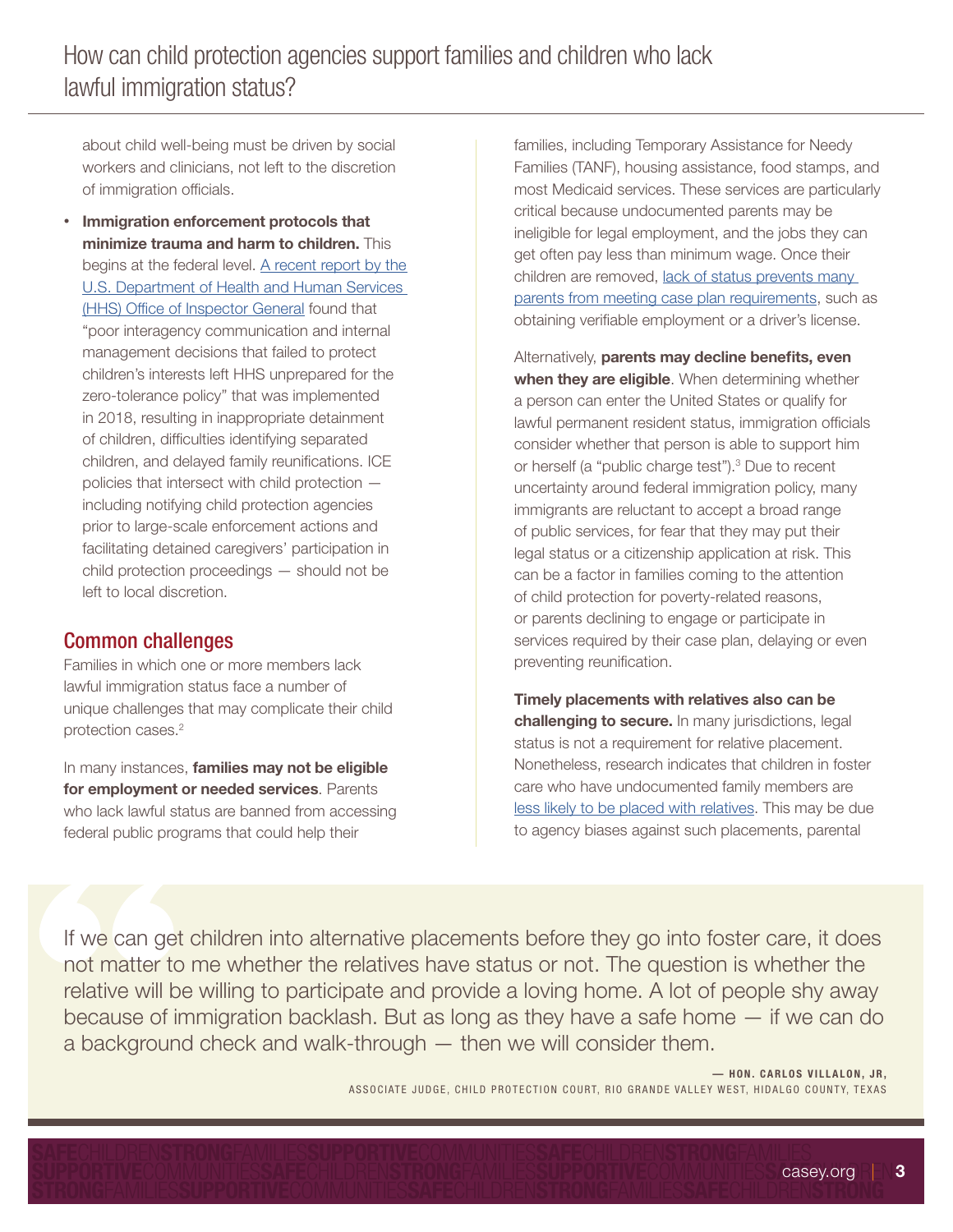reluctance to bring undocumented relatives to the attention of a public agency, or relatives' concerns about the implications of accepting financial support. Placement with undocumented relatives across state lines is also particularly challenging, as the Interstate Compact on the Placement of Children requires a background check with a Social Security number.

Concerns about immigration enforcement and family separation are constant stressors for many immigrant families. Such concerns can cause families to leave stable housing, lose employment due to absenteeism, and/or keep children home from school. Any of these actions may make subsequent involvement with child protection more likely. Rumors about nearby enforcement actions also cause tremendous anxiety for many parents and children (even those with legal status). These concerns may affect family members' willingness to engage with child protection staff, participate in required services, or attend dependency hearings.4

#### Detention poses a number of logistical

challenges for families. Locating, communicating with, and engaging parents who have been detained can be very difficult. Parents may be detained far from where their children live and may be moved between facilities without notice. ICE detention facilities do not have programming available to support parents in fulfilling the requirements of their case plans. In addition, there are no set timelines for immigration detention. Parents can be detained for weeks or for years — making compliance with child welfare timelines extremely difficult.

Deportation adds another layer of complexity to already complex family situations. Many child protection agencies, especially those located far from the southern border, have little experience in facilitating transnational contact, visitation, or reunification between children and their parents.

#### TO LOCATE A DETAINED PARENT

- Call the ICE detention reporting and information hotline (1.888.351.4024)
- Use the online detainee locator system [\(www.ice.](http://www.ice.gov/locations) [gov/locations](http://www.ice.gov/locations))
- Email the parental interests mailbox ([Parental.](mailto:Parental.Interests%40ice.dhs.gov?subject=) [Interests@ice.dhs.gov\)](mailto:Parental.Interests%40ice.dhs.gov?subject=)

Immigration relief tends to be difficult to obtain. Immigration law is complex, and child protection staff cannot be expected to understand all of the options that may be available based on individual child and family circumstance, nor should they try to provide legal advice to clients.

Professional staff may carry assumptions about children's best interests. The potential impact of racial and ethnic bias on transnational families cannot be ignored. In the absence of cultural humility and understanding, caseworker staff, attorneys, and/or judges sometimes assume that remaining in the United States must be in children's best interests, even if it means permanent separation from their families.

#### **Strategies**

Despite these challenges, it is important to understand that parents' immigration status does not affect their legal rights with regard to their children. Child protection agencies can [communicate and enforce a set of core](https://www.casey.org/immigration-resources/)  [principles](https://www.casey.org/immigration-resources/) to ensure that family-centered practice is maintained, even when families are experiencing immigration issues. In addition, some jurisdictions have found the following strategies to be helpful:

• Gather information about family immigration status to support casework. If a family's status is known, it may help caseworkers better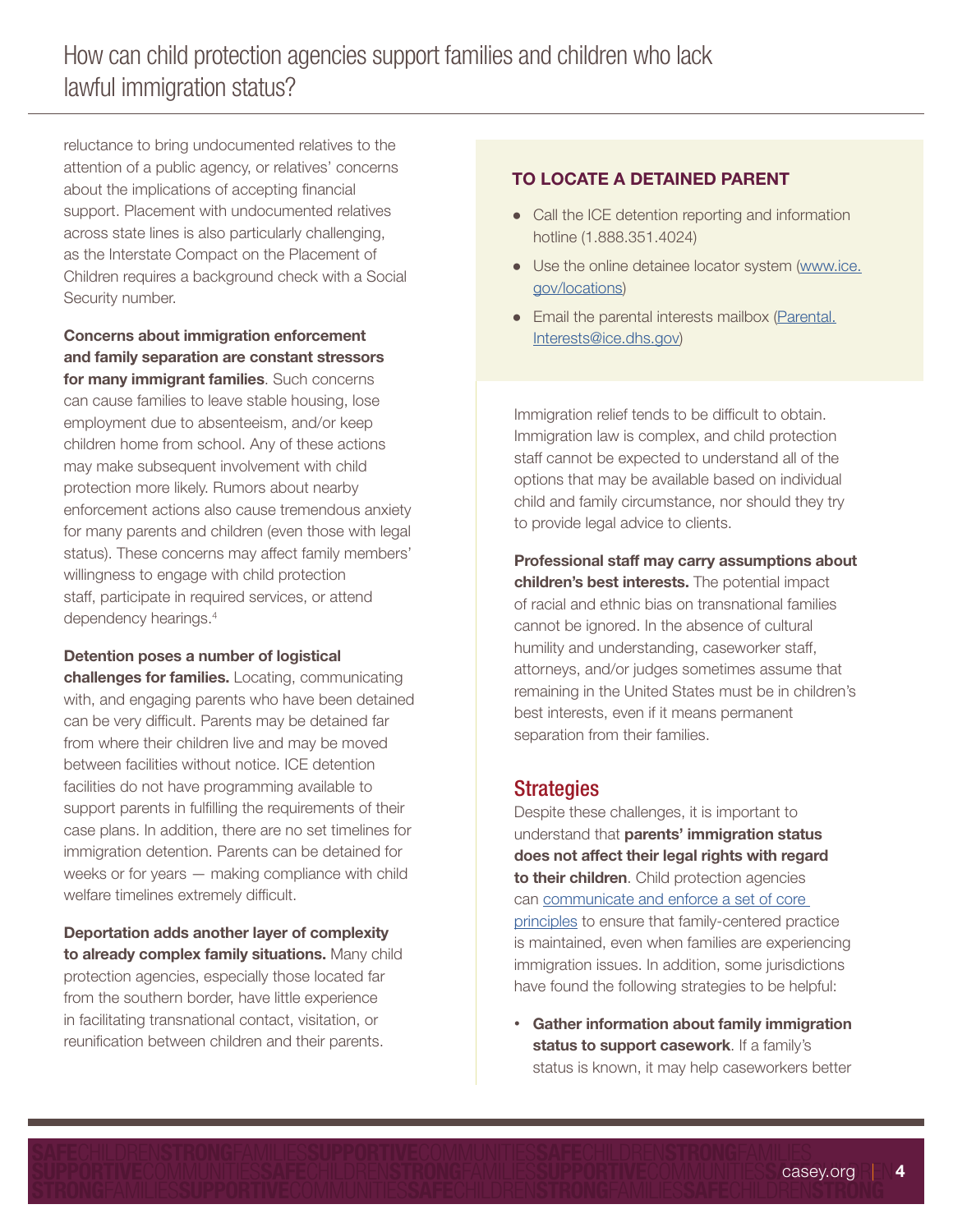understand and engage caregivers, comply with consular notification requirements, and determine eligibility for federally funded services. New Mexico's Children, Youth, and Families Department Protective Services Division considers the immigration status of family members to be a primary factor in assessing and determining appropriate interventions. Investigators at the agency are trained to ask about immigration status while assuring families that the information is not released to law enforcement.<sup>5</sup>

- Identify services that families can access safely. "Parents are often doing everything they can do to show they are independent and can contribute to society," said Berta Norton, area administrator for the Department of Children, Youth, and Families in Washington state. "They are not going to want to do anything to jeopardize their ability to stay in the U.S. The number one priority must be to identify and share information about services that families can access without risking their immigration status." When referring a family to services, determine whether the family qualifies if not U.S. citizens, ensure services can be provided in the family's language, and conduct warm hand-offs to providers. Families may not have the trust to contact the provider on their own.
- Support immigration relief for parents. Some parents may be eligible for visas, for example, if they are victims of crimes or spousal abuse. Every agency should develop connections with someone

knowledgeable about immigration law (either within the agency or on a referral basis) who can help find relief for the parents who are eligible.

- Help children and youth secure immigration status whenever possible. If youth lack lawful status and are not able to reunify with either parent, they may be eligible for Special Immigrant Juvenile Status (SIJS), which allows them to remain in the country legally and eventually become permanent residents. This is a complex and lengthy process, but it is an essential step, particularly for youth who are likely to age out of foster care. Child protection agencies can help. For example, the Los Angeles County Department of Children and Family Services created a Special Immigrant Status (SIS) unit in 1991 to process SIJS applications for eligible youth (among other immigration services). SIS contracts with a local immigration law attorney, and the Children's Law Center reviews all orders prior to submission. As of October 2019, the SIS unit has filed more than 3,200 permanent residency card applications, with a 95% success rate.6
- Establish a relationship with the local ICE field office to engage its support with participation of detained parents in dependency cases. According to the ICE [Parental Interests Directive](https://www.ilrc.org/sites/default/files/resources/2020.04_detained_parents_directive-04.28.pdf), officers have some discretion to detain parents and legal guardians

If foster youth have potential eligibility or Special Immigrant Juvenile Status, the state has an obligation to assist them in obtaining an attorney who can help. The immigration status is crucial to help these youth, who have been abused, abandoned, or neglected, to obtain employment and successfully transition to adulthood. And there is a time limit; youth will lose the ability to pursue this path to a green card if the child welfare agency fails to act.

> — SARAH HELVEY, DIRECTOR, CHILD WELFARE PROGRAM, NEBRASKA APPLESEED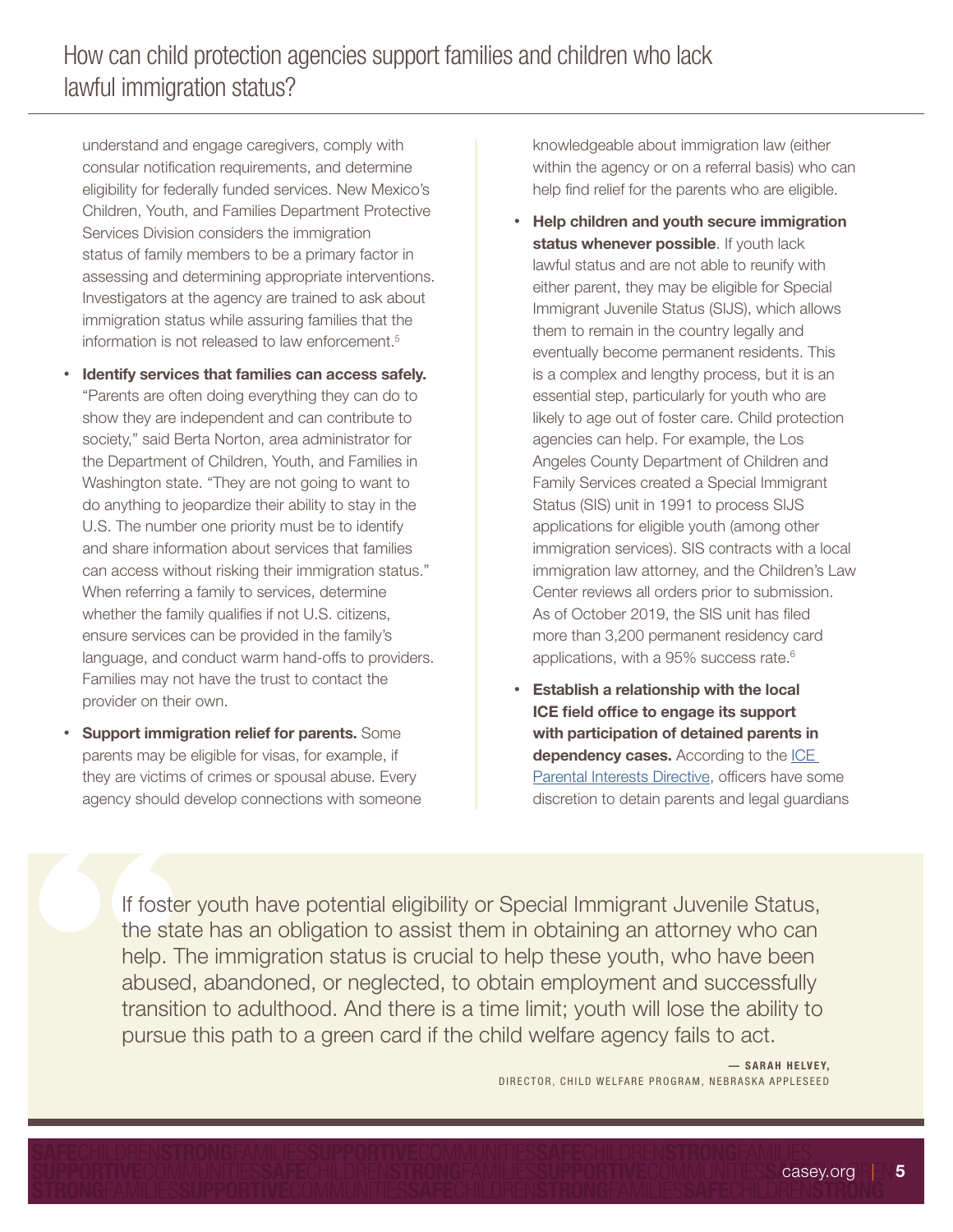near their minor children, facilitate parent-child visitation, and/or arrange transportation so that detained parents can participate in family or dependency court proceedings. In the absence of clearer federal guidance, some agencies may want to offer education to the local ICE officers about the impact of family separation on children and families.

- Form and participate in local immigrant support networks. Such networks may be formal or informal. In communities with a large immigrant presence, such as Yakima, Wash., informal collections of nonprofit organizations, faith communities, media, and others serve as informal "grapevine" networks to spread the word about ICE enforcement activity in the area. In some communities, formal community task forces have come together to share information and problem-solve difficult cases. Pima County's Southern Arizona Transnational Taskforce, with members from the state Department of Child Safety, probation, community groups, the judiciary, and parents' and children's attorneys, as well as the local Mexican Consulate, formed in 2015 to address the challenges of dependency cases involving detained and deported parents. The group has since developed a [toolkit](http://www.saveimmigrantfamiliesusa.com/pdf/Arizona-Forms.pdf) and training to help other communities learn from its experience.
- Plan ahead for the impact of immigration enforcement on families. In the case of large-scale enforcement actions such as worksite raids, communities need to identify a place for children to go while their parents' wishes for their care are identified and carried out. "In most cases, there

are relatives and family members who can take responsibility for the children, but they need a safe space to figure that out so that children do not get pushed into the child welfare system," said Sarah Helvey, child welfare director of Nebraska Appleseed. Schools may be a good option. Other community-level supports to consider include communication plans, mental health resources, and [legal resources to support families](https://www.casey.org/preventive-legal-support/) The Tennessee Immigrant & Refugee Rights Coalition offers an extensive [toolkit](https://www.tnimmigrant.org/news/worksiteraidresponsetoolkit) that local communities can use to prepare in advance for ICE actions (or to help them respond in a moment of crisis). Undocumented parents also should be encouraged to make advance plans for who they would like to care for their children in the event of a sudden detention.

• Establish Memorandums of Understanding (MOUs) with foreign consulates. Consulates are essential partners in identifying, assessing, and reunifying children with parents or family members who have been deported or who are living in other countries. Notifying the appropriate consulate should be a first step when taking a foreign national child into custody, or a U.S. citizen child of a detained or deported noncitizen. Pima County's Transnational Task Force held early meetings with both the Mexican consulate and the Mexican government's family services agency, Sistema para el Desarrollo Integral de la Familia (DIF). Pima County Superior Court Judge Kathleen Quigley said "the meetings helped everyone understand the services that are offered in Mexico, and they established trust. Now

Local conversations are so important. We found that the more we talked to each other, the more we realized what we didn't know. In some circumstances, we found out that we were doing unintentional harm to children because of what we didn't know.

> — HON. KATHLEEN QUIGLEY, PIMA COUNTY (ARIZ.) SUPERIOR COURT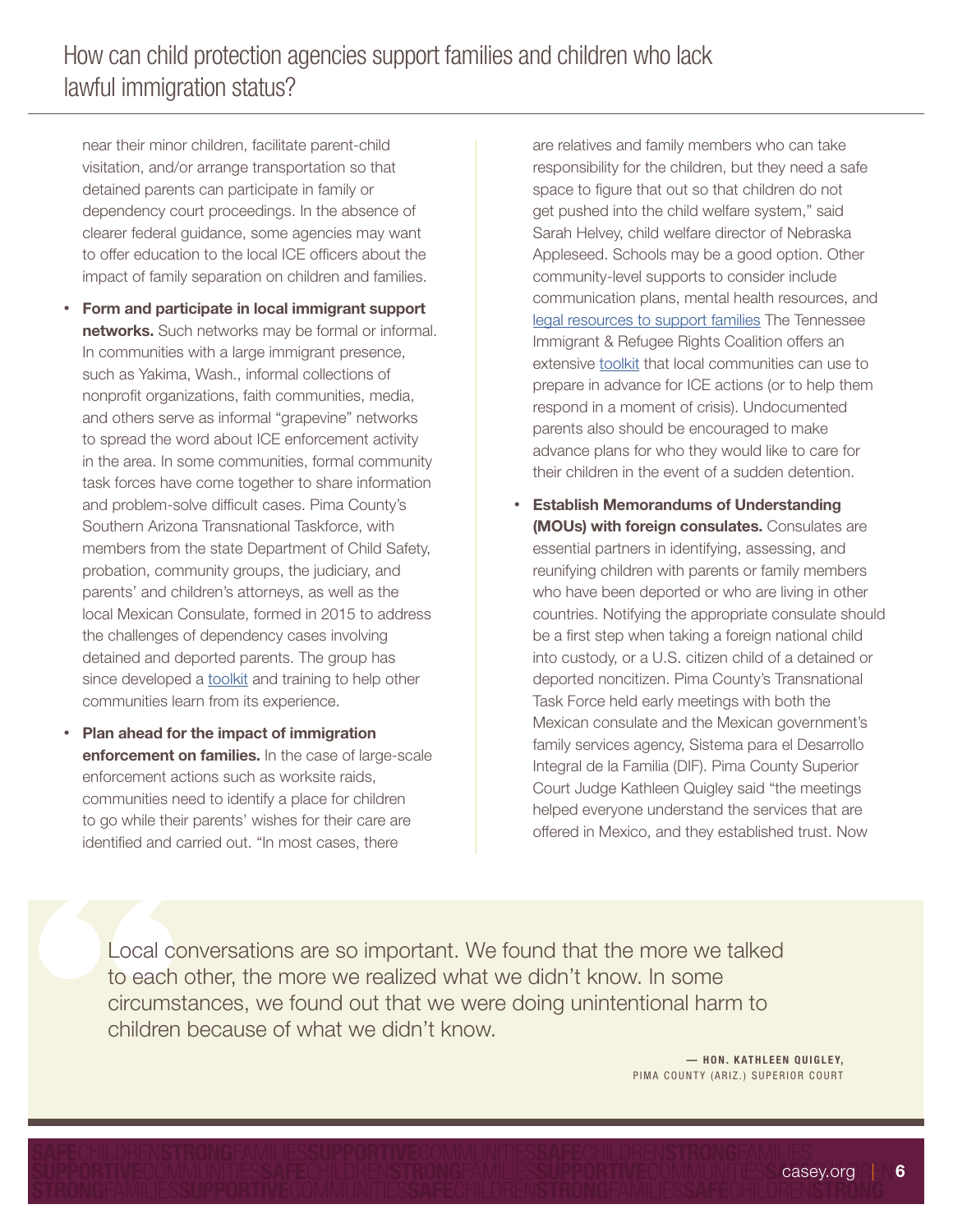when DIF sends a psychological evaluation or home study, it's much more likely to be accepted by the county child protection agency. It also helped us all see that we all have the same goal."

- Consider creative ways to preserve transnational family ties. Many children can be reunified with their families, even if their parents are facing deportation or not living in the United States.
	- Reunification prior to removal may be an option for some detained parents, and voluntary deportation may speed the reunification process. If a child and parent are reunified prior to their parents' deportation and the parent chooses for their child to return to their home country with them, it is important to help secure proper documentation for the child prior to leaving the United States, including a birth certificate and passport if possible.
	- If parents are not in the United States, transnational reunification may be possible. The appropriate consulate, International Social Services, or other international human service

organizations may be able to help locate the parents and complete a home study to ensure the child's safety.

- \* In some cases, a form of *immigration parole* can allow parents to return to the United States for termination of parental rights hearings after deportation.
- \* Child protection agencies also can request [extensions to timelines](https://www.acf.hhs.gov/sites/default/files/cb/im1502.pdf) to allow detained or deported parents time to make and carry out the best decisions for the care and custody of their children.
- Build cultural competence and humility. Some examples include:
	- Recognize the role that trauma and exploitation may have played in a transnational family's life. These experiences can impact parenting decisions and parent/child roles (including "parentification" of children). Sensitive, culturally appropriate health is critical to resolve trauma and strengthen family bonds.